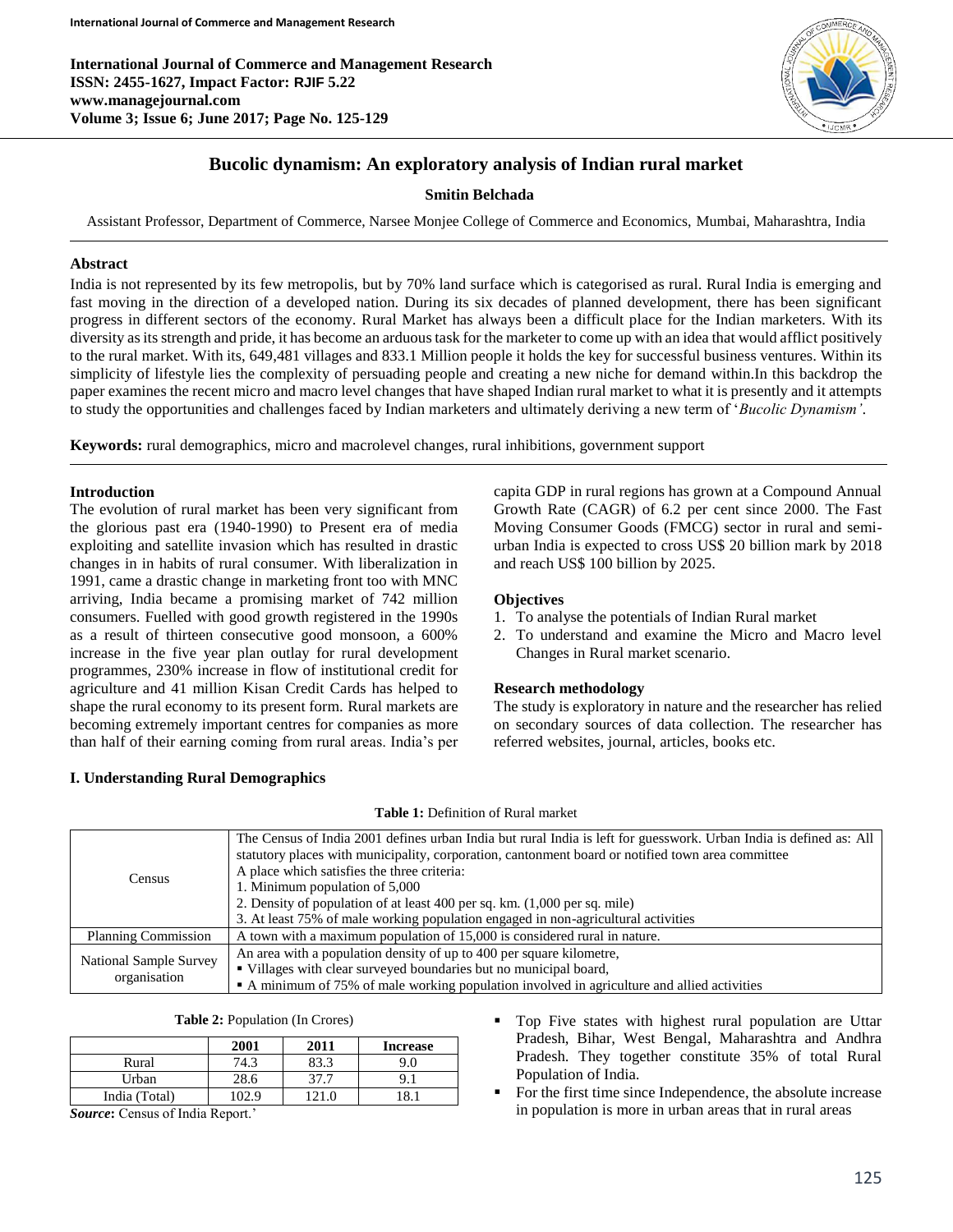- Rural Urban distribution: 68.84% & 31.16%. Level of urbanization increased from 27.81% in 2001 Census to 31.16% in 2011 Census
- The proportion of rural population declined from 72.19% to 68.84%.

|       | 2001 | 2011            | <b>Increase</b> |
|-------|------|-----------------|-----------------|
| Rural | 946  | 947             |                 |
| Urban | 900  | 20 <sub>0</sub> |                 |
| India |      | 941             |                 |

#### **Table 3:** Sex ratio comparison

*Source***:** Census of India Report

| Table 4: Literacy pattern (In Percentage) |  |
|-------------------------------------------|--|
|-------------------------------------------|--|

|       | 2001 | 2011 | <b>Increase</b> |
|-------|------|------|-----------------|
| Rural | 58.7 | 68.9 | 102             |
| Urban | 79.9 | 85.5 |                 |
| India | 64.8 |      |                 |
|       |      |      |                 |

*Source***:** Census of India Report

| <b>Sources</b>            | <b>Rural Population (%)</b> |
|---------------------------|-----------------------------|
| Agriculture               | 60.29                       |
| Agriculture wager         | 17.11                       |
| <b>Business and Craft</b> | 7.20                        |
| Non Agriculture wager     | 6.40                        |
| <b>Salaries</b>           | 3.00                        |
| <b>Current Transfers</b>  | 2.50                        |
| Others                    | 4.50                        |

**Table 5:** Occupation pattern

*Source***:** NSSO

## **II. Understanding Rural Market**

Classification of Rural Market:

Urban to Rural (Pesticides, fertilizers, Seeds, FMCG Products) Ruralto Urban (fruits, vegetables, Milk and related products, Forest produce etc.)

Rural toRural (Agricultural tools, Handicrafts, Bullock Carts) Rural Marketing Strategy:



Hierarchy of market for rural consumers



#### **Changing Rural Market**

#### **1. Agricultural promotion and support system**

The agricultural marketing system in India depends upon forces of demand and supply, whereby Government intervention is limited to protecting the interest of producers

and consumers. The central government provides assistance in establishing rural warehouses. Various central Government organisations promote agriculture marketing, like various boards to promote generic category of products.

Ministry of Agriculture and Farmers welfare through its three major departments viz Department of Agriculture, Cooperation & Farmers Welfare (DACFW), Department of Animal Husbandry, Dairying & Fisheries (DADF), Department of Agriculture Research & Education (DARE) strives to support the farmers and provide all needed assistance to the stakeholders.

### **2. Rural Market is Real market**



#### **3. Growth in service sector**

The rural section of the Indian economy is growing at a rate of 8-10% per annum and expected to add new consumption of US\$ 90–100 billion over the period 2012-2017 to the current base of US\$ 240-250 billion.

- a) Automobile- Rural India accounts 35% of automobile industry sales, demand for two wheeler, entry level cars and tractors boost the momentum.
- b) As per RMAI study, FMCG (Fast Moving Consumer Goods)- Rural consumers spend around 13 per cent of their income, the second highest after food (35%), on fast moving consumer goods (FMCG).
- c) Telecommunication- A joint Confederation of Indian Industries and Ernst & Young report reveals that of the next 250 million Indian wireless users, approximately 100 million (40 %) of it belongs to rural areas, and rural users will account for over 60 % of the total telecom benefactor base in India
- d) Internet & e-Commerce- In a step to increase Internet introduction in rural India, the Government of India (GOI) will create more than 250,000 nodes for broadband that will serve more than 6 lakh villages.
- e) Consumer Durable-Rural and semi-urban markets are contributing majorly to consumer durables sales. In rural markets, durables like refrigerators and all other consumer electronic goods are likely to reach growing demand in the coming years as the government planning to invest significantly in rural electrification.
- f) Agriculture input-This is most prevalent sector among the mentioned, 54% population of rural people rely on farm income so most of Retail Company has to set the target for development of organized retail sector in India.
- g) Food and grocery- Food and grocery industry has expected to grow at the rate of 30% in next couple of years from US\$ 70 billion in 2011 to US\$ 225 billion by 2020.

#### **4. Social Media**

Social media penetration in rural India has doubled in the past year, compared with urban areas, which witnessed around 35 per cent growth year-on-year, says a report published by IMRB International and Internet and industry body Mobile Association of India (IMAI).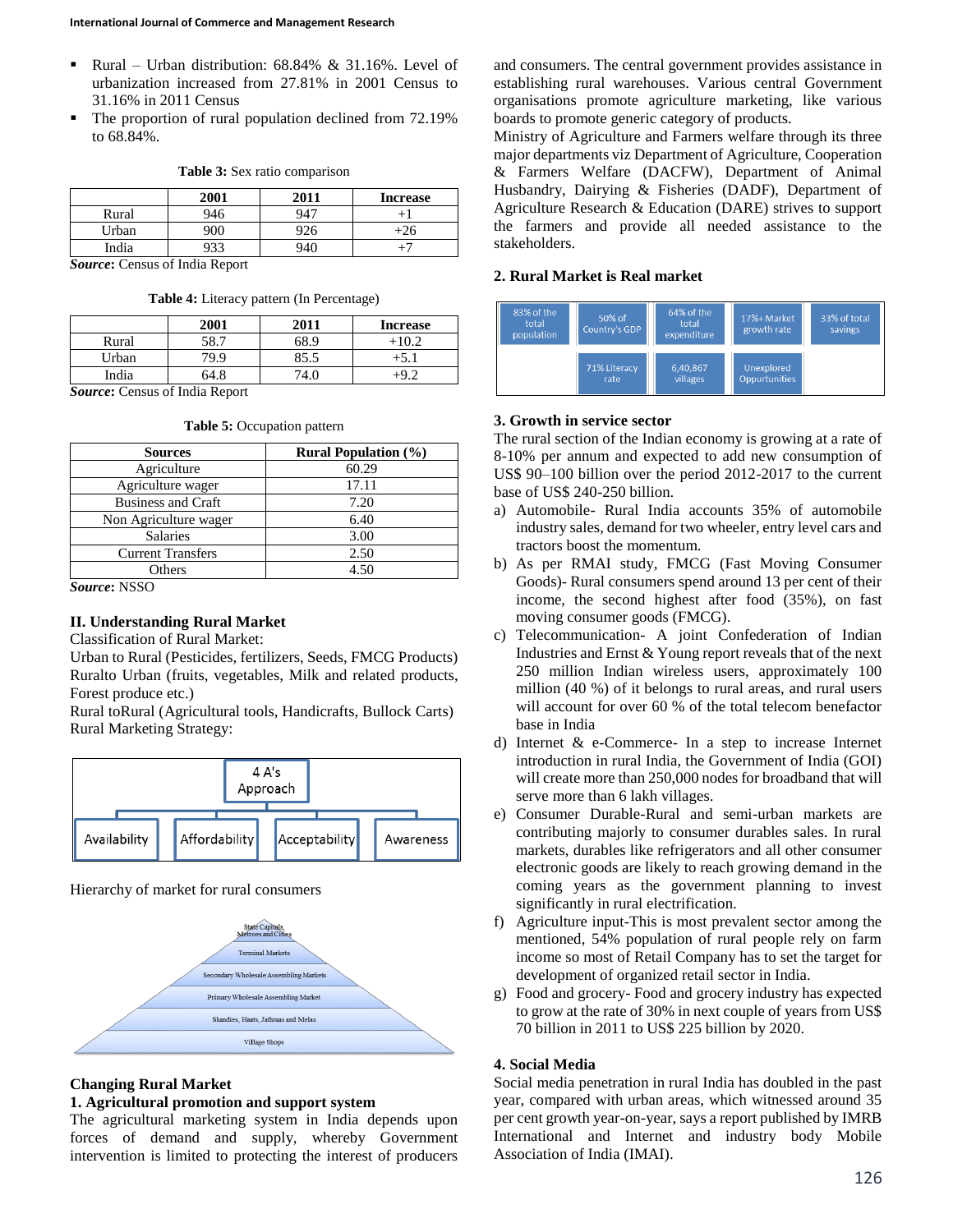Since June 2014, rural India saw a 33 per cent increase in the number of internet users compared to the previous year. For urban India, the growth was 28 per cent, reveals the study. The primary reason for the increase in internet penetration in the country was due to a rise in social media usage.

Of the 143 million social media users in the country (as of April 2015), 118 million are from urban areas while 25 million are from hinterlands.

## **5. E-choupal**

ITC's Agri Business Division, one of India's largest exporters of agricultural commodities, has conceived e-Choupal as a more efficient supply chain aimed at delivering value to its customers around the world on a sustainable basis. The e-Choupal model has been specifically designed to tackle the challenges posed by the unique features of Indian agriculture, characterised by fragmented farms, weak infrastructure and the involvement of numerous intermediaries, among others.

'e-Choupal' makes use of the physical transmission capabilities of current intermediaries - aggregation, logistics, counter-party risk and bridge financing -while disinter mediating them from the chain of information flow and market signals.

### 6. Emergence of organised retailing

The major key players of rural retailing are Hariyali Kisan Bazaars (DCM), Aadhars (Pantaloons-Godrej JV), Choupal Sagar (ITC), Kisan Sansar (Tata), Reliance Fresh, Project Shakti (HUL) and Naya Yug Bazaar are developed rural retail outlets for providing qualitative products.

## **Challenges in Indian Rural Market**

### **1. Low Rural per capita income**

Increase in opportunities in rural markets has paved growth and transformation of rural economy altogether. The per capita income of rural India is 40,772 (2011-12) while in urban India it is 1,01,313 (2011-12). Its indeed a big gap which should be of great concern to the policy makers and government. While taking marketing decisions these economic variables need to be taken into consideration. The distribution of income is highly skewed since the land holding pattern which is the basic asset, is itself skewed.

# **2. Geographical unevenness**

India lives in its villages. Due to diverse geographical terrain the size of the villages in small, in plain areas the villages tend to be bigger. Out of a total of 5.94\* (2001 Census) lakh inhabited villages in the country, the largest number of villages (1.45 lakh) are in the population size group of 500-999 persons, followed by the groups 100-1999 (1.30 lakh) and 200-499 (1.28 lakh). There are 3,961 villages, which have a population of 10,000 persons or more.

## **3. Complex rural structure**

Indian Rural market is characterised by its complex social system of caste and religious division. Reaching out to people by breaking this age old barrier is difficult and would require a greater sensitivity on the part of the marketer. Products and services are having a nature to develop repute in accordance to the people who are actually using it, hence it's desirable to be alert and conscious while developing any strategy especially advertising, making sure it does not hurt the social sentiments of people and whereby is able to get in the roots of the culture of rural masses.

## **4. Brand Loyalty**

Consumers in rural India do not generally display much brand loyalty. With changes taking place drastically at rural front and greater connection to the world through Mobile phones, has facilitated more choice to the rural consumer. Hence rural marketing efforts needs special mind-set. Rural market is growing at a similar rate as urban, and with plenty of choice available loyalty is always a concern.

## **5. Spurious brand**

One of the major challenges for Indian rural marketers is Spurious and look alike brands which is available in plenty. Rural consumers may end up buying the cheap substitute creating a loss of market share of original products. The problem is more acute in rural areas especially the deep pockets which are less accessible and people have very little knowledge about the original brands.

The following table compares the different categories of fakes on several parameters:

| <b>Features</b>   | <b>Duplicates</b> | <b>Spell alike</b> | Lookalikes            |
|-------------------|-------------------|--------------------|-----------------------|
| <b>Brand Name</b> | Original          | Misspelt           | Different             |
| Pack appearance   | Replica           | Identical          | Similar               |
| Price             | <b>MRP</b>        | 40% Low            | 10-15 % Low           |
| Margin            | 200-300%          | 100-150%           | 60-70%                |
| Quality           | Very Poor         | Poor               | Reasonable            |
| Consumer          | Unaware           | Unaware            | Want cheaper products |
| Offer             | None              | <b>Discounts</b>   | Schemes               |

**Table 6**

## **5. Distribution (Physical Communication) issues**

Marketer encounters many problems in distribution in rural market. Rural Market is characterised by number of small markets and dispersed population and trade. Moreover poor road connectivity and inadequate transport facilities ads on to the issue. Low density of shops per village and poor storage system makes distribution more difficult.

The Pradhan Mantri Gram Sadak Yojna promises to connect these villages. This would considerably ease the distribution logistics for marketers. From 2004 to 2014, the average speed of road construction under the PMGSY was 98.5 kilometres per day, while it fell to 86 kilometres per day from 2011 to 2014. From 2014 to 2016, the average speed of construction rose to 110 km per day. In the first 5 months of 2016, an average of 139 km of roads was constructed per day.

## **6. Inadequate media reach**

Over 75% of India's urban households now own a TV set, compared with just one third of rural homes. Only 9% of rural India has access to mobile internet. Lower literacy rates also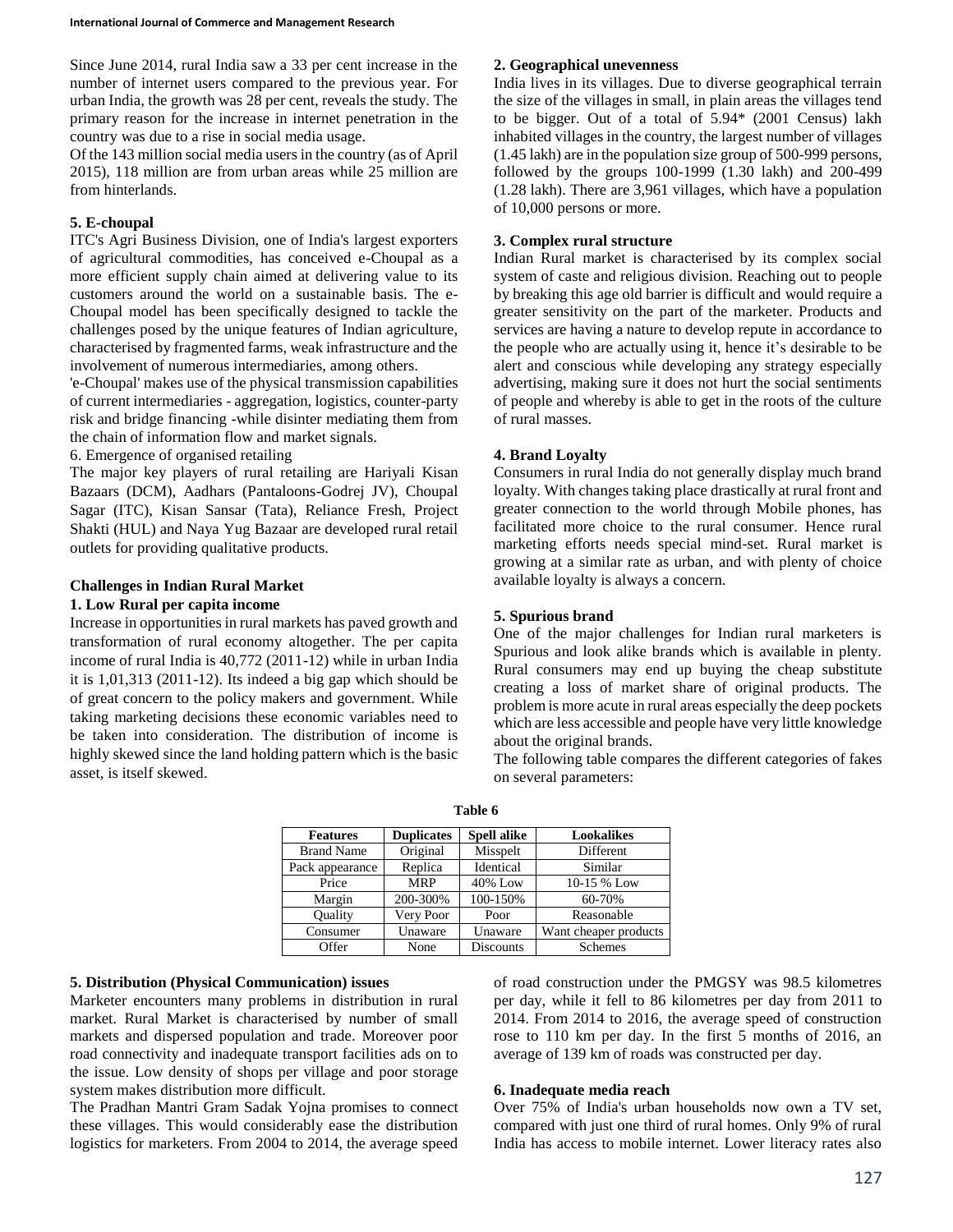give rise to challenges for effective use of newspaper as a media to communicate to the rural masses. Increase in mobile users is a positive sign for the advertisers and marketers targeting rural India. Combination of two or more forms of media vehicles can prove successful in hinterlands. Higher penetration of mobile and love for songs through radio can be taken advantage of as in the case og 'KanKhajura Tesion' by HUL.

## **7. Seasonal Demand**

Agriculture being the main occupation, and uneven nature of monsoon in India, the income of the people in rural areas directly or indirectly depends upon the good agricultural productivity. Agriculture is a seasonal activity and the demand pattern is also seasonal and depends upon many other factors. This limits companies from having a single year round strategy for the rural market.

## **Recent Developments**

- a) Massive spending through rural welfare schemes will see substantial demand emerging from tier II and III towns, as the government focuses on enhancing agriculture income, personal hygiene and sanitation.
- b) With the target of 2500 crore digital transactions for the year 2017-18, Government of India will deployed 1 million Point of Sale terminals by 2017. Aadhar pay will be introduced enabling around 2 million merchants to adopt digital payments.
- c) Launch of BHIM (Bharat Interface for Money) app will allow transfer of funds directly to the bank account. With mobile users increasing considerably in the rural areas, this app is here to stay.
- d) Massive spending by the government on various rural development and rural employment projects would drive demand for the products in rural areas.
- e) National Rurban Mission launched with the aim of enabling cluster based development and creating smart villages which will complement the smart cities initiative.
- f) Government of India has launched the scheme "Deendayal Upadhyaya Gram Jyoti Yojana" for rural electrification. Under DDUGJY-RE, Ministry of Power has sanctioned 921 projects to electrify 1,21,225 un-electrified villages, intensive electrification of 5,92,979 partially electrified villages and provide free electricity connections to 397.45 lakh BPL rural households.
- g) To promote agriculture-based businesses, the Government of India has started 'A Scheme for Promotion of Innovation, Rural Industry and Entrepreneurship' (ASPIRE). Under this scheme, a network of technology centres and incubation centres would be set up to accelerate entrepreneurship and to promote start-ups for innovation and entrepreneurship in agro-industry.
- h) Programme Called as 'Nav Kalpana Kosh' is being planned by the Government which aims to improve rural areas in regards to agriculture and hygiene.
- i) The Government of India plans to integrate villages with country's economic mainstream by purchasing around 80,000 mini-buses, which will connect over 125,000 villages to markets and thereby provide access to better job and education prospects.

### **Conclusion**

The dynamism of rural market is something which cannot be ignored. Marketers have to keep in mind the various factor before deriving a strategy and coming up with a plan that would suit the rural requirement. Rural market has been growing at a considerable rate and its importance and potential cannot be shrugged off. The growth of rural market is evident as Fast Moving Consumer Goods (FMCG) sector in rural and semiurban India is estimated to cross US\$ 100 billion by 2025. The rural FMCG market is anticipated to expand at a CAGR of 17.41 per cent to US\$ 100 billion during 2009–25.Rural FMCG market accounts for 40 per cent of the overall FMCG market in India,. Amongst the leading retailers, Dabur generates over 40-45 per cent of its domestic revenue from rural sales. HUL rural revenue accounts for 45 per cent of its overall sales while other companies earn 30- 35 per cent of their revenues from rural areas.

Through the above analysis it is very much clear to understand the basic nature of Indian rural Market. This phenomenon of rural market of constantly changing and adopting to new and better things facilitating the marketer with better opportunities to emerge due to its simplicity and vastness and on the same hand adding on to the greater risk of business in rural areas due to its certain limitations and traditional outlook can be termed as 'Bucolic Dynamism'. This *Bucolic Dynamism* is the strength as well as the risk factor attributed to the rural market. Careful execution of planning conducive to the rural outset is required. With new programmes implemented by the government, rural India is moving ahead and is competing with the urban counterpart in terms of market development. The phase may be slow but surely the transformation of 'Bharat to India' would be extraordinary.

## **References**

- 1. Gopalswamy TP. Rural Marketing Environment, Problems and Startegies, Vikas Publication.
- 2. PradeepKashyap, Siddharta Raut, The Rural Marketing Book, Biztantra Publication. 2006.
- 3. Sanal Kumar Velayudhan. Rural Marketing: Targeting the non urban consumers, Sage Publication. 2007
- 4. http://timesofindia.indiatimes.com/city/delhi/Big-gap-inper-capita-income-in-urban-and-ruralareas/articleshow/52207415.cms
- 5. https://hbr.org/2014/06/unlocking-the-wealth-in-ruralmarkets
- 6. http://www.ibef.org/industry/indian-rural-market.aspx
- 7. http://www.finopaytech.com/mobile/pdf/case\_pdf/Master s\_of\_rural\_Markets\_Selling\_profitably\_to\_rural\_consum ers.pdf
- 8. https://hbr.org/2014/06/unlocking-the-wealth-in-ruralmarkets
- 9. http://www.secc.gov.in/staticReport
- 10. http://www.ijarcsse.com/docs/papers/Volume\_3/1\_Janua ry2013/V3I1-0207.pdf
- 11. https://www.sciencetarget.com/Journal/index.php/IJBRD /article/viewFile/138/32
- 12. http://www.ibef.org/industry/indian-rural-market.aspx
- 13. https://vrittivaani.wordpress.com/2011/11/06/fakebrands-in-the-race-to-win-the-rural-markets-of-india/